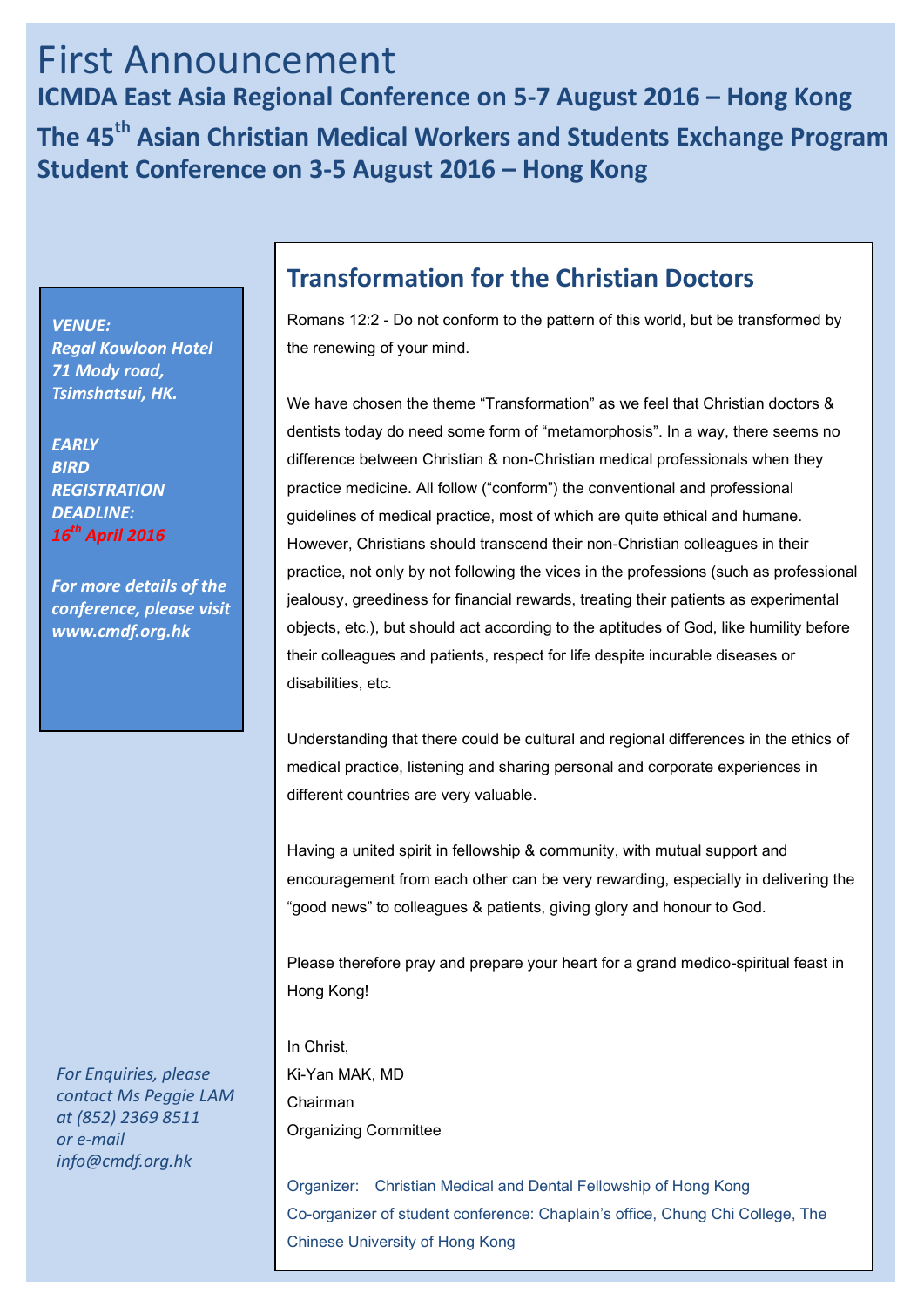## **Student Conference Program**

## **THEME: Engagement in Holistic Care**

## **3 Aug 2016 (Wed)**

- 1400 -- 1500 Check in and registration 1500 -- 1600 Free time 1630 –1830 Opening ceremony Theme: Holistic Care ; Speaker: Rev. Dr. Ip King Tak 1830 –1900 Dinner
- 2000 2130 Briefing about the fieldwork

## **4 Aug 2016 (Thu)**

0630 – 0700 Morning Devotion 0700 –0800 Breakfast 0800 –2000 Fieldwork: Group A: Old aged home training programme visit and hidden elderly outreach service Group B: Operation Dawn Visit (Centre for rehabilitation of drug abusers and gospel-based counseling)

> Group C: Underprivileged groups (South Asian ethnic group centre visit and Dialogue experience-dark tour)

## **5 Aug 2016 (Fri)**

0730 – 0800 Morning Devotion

- 0800 0900 Breakfast
- 0900 1100 Speaker: Madam Wance Chan Kwan Wan Siu
- 1100 1200 Check out
- 1200 1300 Debriefing and sharing of fieldwork
- 1500 1600 From Chinese University to Regal Kowloon Hotel

\*Programmes are subject to change without prior notice.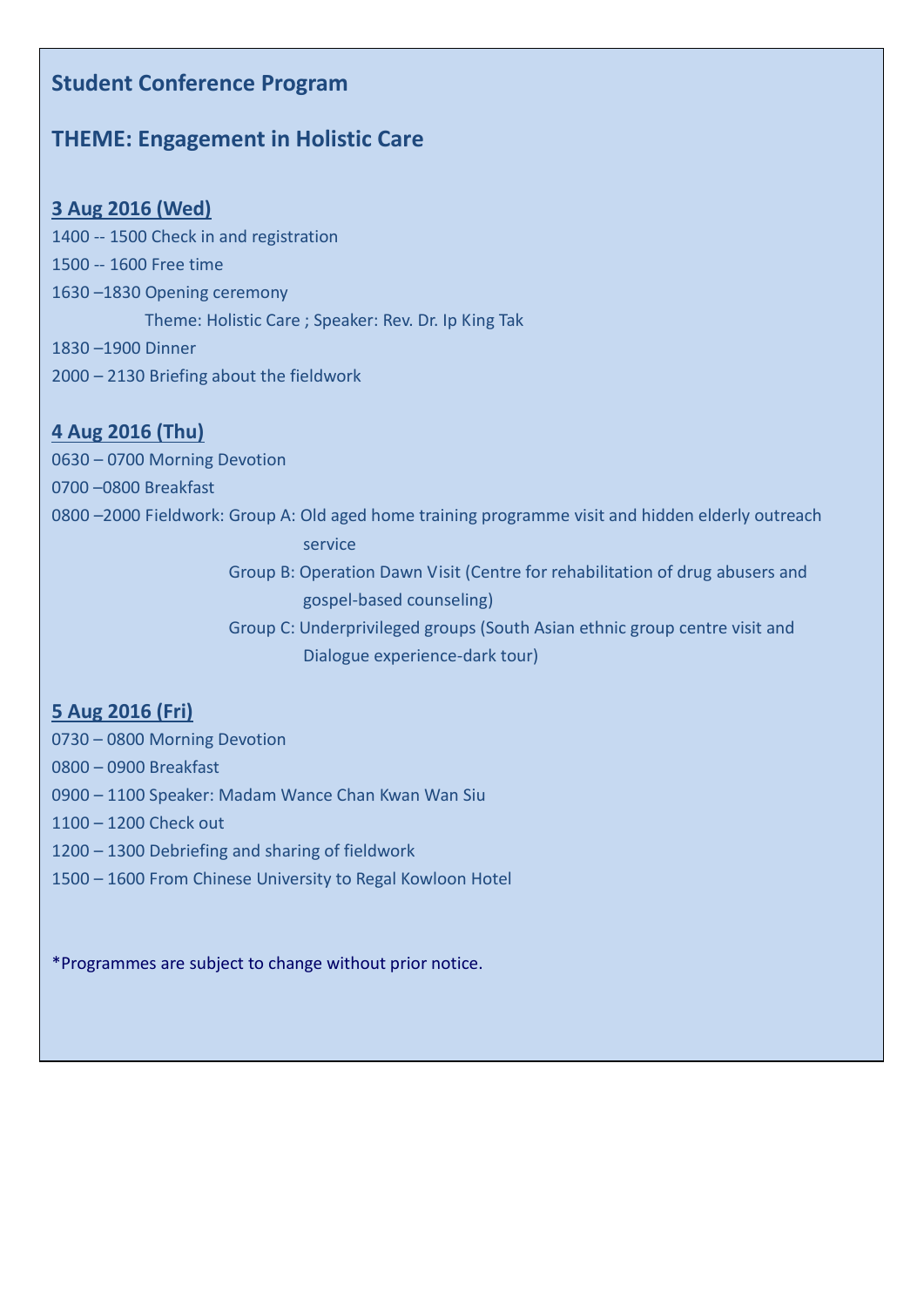## **Main Conference Program**

## **5 Aug 2016 (Fri)**

- 1800 Break / Check-in / Conference Registration
- 1900 Dinner
- 1900 1930 Opening Ceremony
- —2045 Theme: Spiritual Principle; Speaker: Pastor YEUNG Sek-cheung

## **6 Aug 2016 (Sat)**

- 0915 Morning Devotion
- —0945 Worship
- —1045 Theme: Ethical Principle; Speaker: Dr. Ma Kam Hang, Calvin
- —1115 Tea Break
- 1245 3 Workshops: Money, Sex and Power
- 1400 Lunch
- 1500 Students sharing of student conference
- 1600 Theme: Practical Living; Speaker: Dr. CHAN Sze-tong
- 1630 Tea break
- 1730 Symposium: 5 regions (Korea, Taiwan, Japan, Hong Kong and China)

 Topic: Describe the Existing Situation and Define the Current Problems that They Face with Transformation in Medical Practice in Each Region

- 1815 Report of each region
- 2130 Culture Night & Celebration of 40th Anniversary of CMDF of Hong Kong

## **7 Aug 2016 (Sun)**

- 0915 Morning Devotion
- 1130. Worship

(Sermon: Dr. Ma Kam Hang, Calvin include holy communion)

— 1200 Closing Ceremony

\*Programmes are subject to change without prior notice.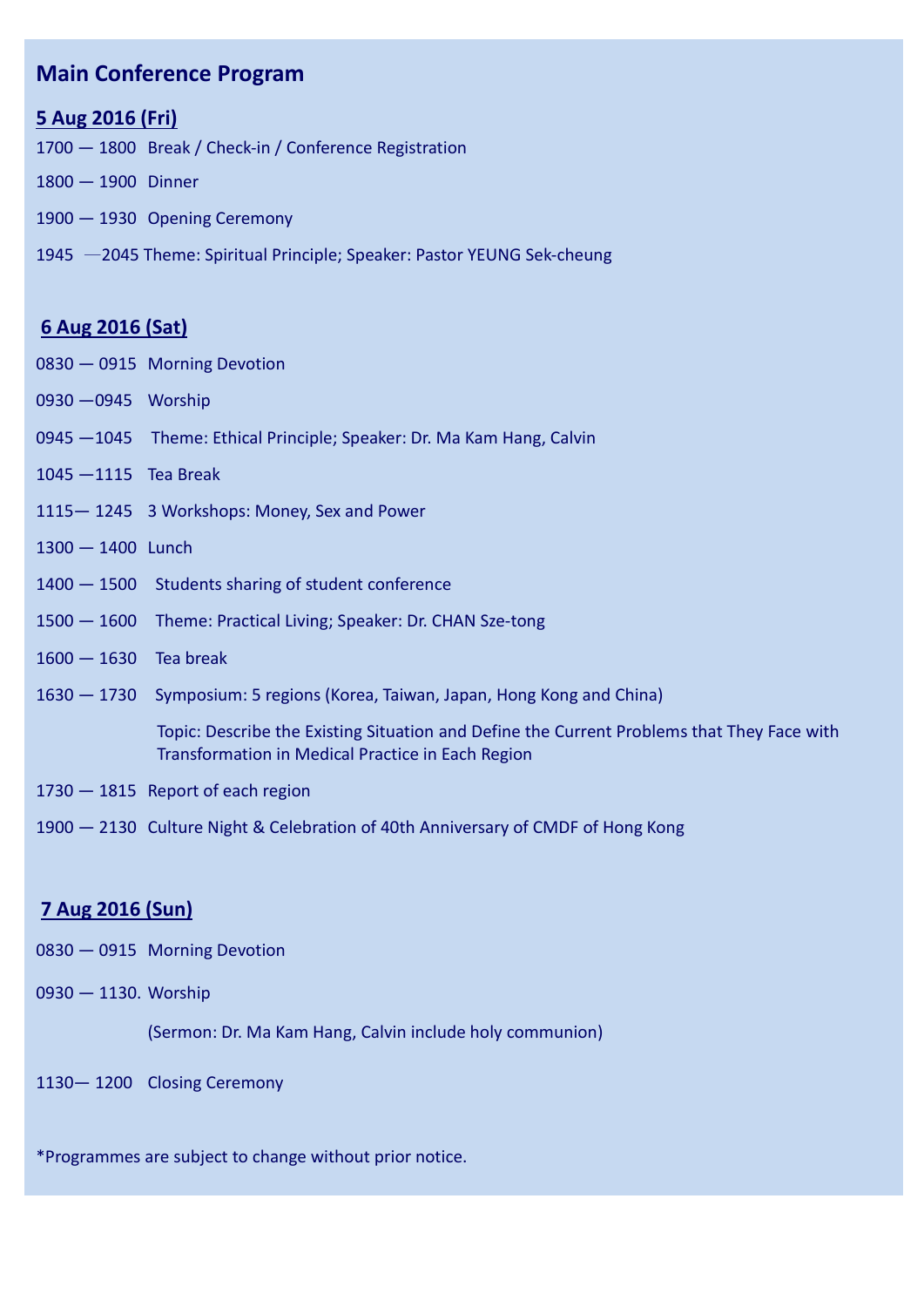## **REGISTRATION FORM - For Overseas and Mainland Applicants Only**

| FULL Name: Prof/Dr/Mr/Mrs                                                                                                                                                                                                     | Email:                                                                                                                                                                                                                         |
|-------------------------------------------------------------------------------------------------------------------------------------------------------------------------------------------------------------------------------|--------------------------------------------------------------------------------------------------------------------------------------------------------------------------------------------------------------------------------|
| Gender: _____________________________                                                                                                                                                                                         | Mobile : ________________________                                                                                                                                                                                              |
|                                                                                                                                                                                                                               | Passport No: the contract of the contract of the contract of the contract of the contract of the contract of the contract of the contract of the contract of the contract of the contract of the contract of the contract of t |
| College (student): Notified that the college of the college of the collection of the collection of the collection of the collection of the collection of the collection of the collection of the collection of the collection | Workplace (Dr): North and the United States of the United States of the United States of the United States of the U                                                                                                            |
| *Please state Full Name in English and Chinese( if any ).                                                                                                                                                                     |                                                                                                                                                                                                                                |

### **1. For doctor/dentist/medical worker only:**

#### If you come with your family, please provide the information as below

| <b>Family Member</b> | Full Name | Gender | Age | Passport Number |
|----------------------|-----------|--------|-----|-----------------|
| Spouse               |           |        |     |                 |
| Children             |           |        |     |                 |

Remarks: **Accompanying person is regarded as delegate.**\*\*\*

### Registration and lodging fee for Main Conference only. \*Meals are included.

| Types of room                 | Early Bird (registration & payment | Standard                            |
|-------------------------------|------------------------------------|-------------------------------------|
|                               | on or BEFORE $16/4$ )              | (registration & payment on or AFTER |
|                               |                                    | 17/4                                |
| Twin room                     | @HK\$4,200 x                       | @ HK\$4,500 x                       |
| Single room (one person only) | HK\$5,500                          | HK\$5,800                           |

Please put a tick in the box where appropriate & mark down no of person staying in twin room.

#### **2. For students only.**

Registration and lodging fee for Main Conference only. \*Meals are included.

| Type of room             | Early Bird (registration & payment | Standard                     |
|--------------------------|------------------------------------|------------------------------|
|                          | on or BEFORE 16 / 4 )              | (registration &payment on or |
|                          |                                    | AFTER 17 / 4)                |
| Triple room              | @HK\$ 3,000.00                     | @ HK\$3,300.00               |
| <b>Student Fieldwork</b> | <b>Group A</b><br><b>Group B</b>   | <b>Group C</b>               |

Please put a tick in the box where appropriate.

**\***CMDF has the final decision of arrangement of participants into different groups of fieldwork.

Other Information

## **PAYMENT METHOD**

ONLY accept PayPal or Credit Card payment.

\*Please note that registration to be effective together with payment

 $\triangleright$  For online payment of Doctor / Dentist / Medical Worker,

Please visit our website at [http://www.cmdf.org.hk/pages/](http://www.cmdf.org.hk/pages/doctor/doctorVisitsConference)**doctor/doctorVisitsConference**

 $\triangleright$  For online payment of Student

Please visit our website at http://www.cmdf.org.hk/pages/**[student/studentVisitsConference](http://www.cmdf.org.hk/pages/student/studentVisitsConference)**